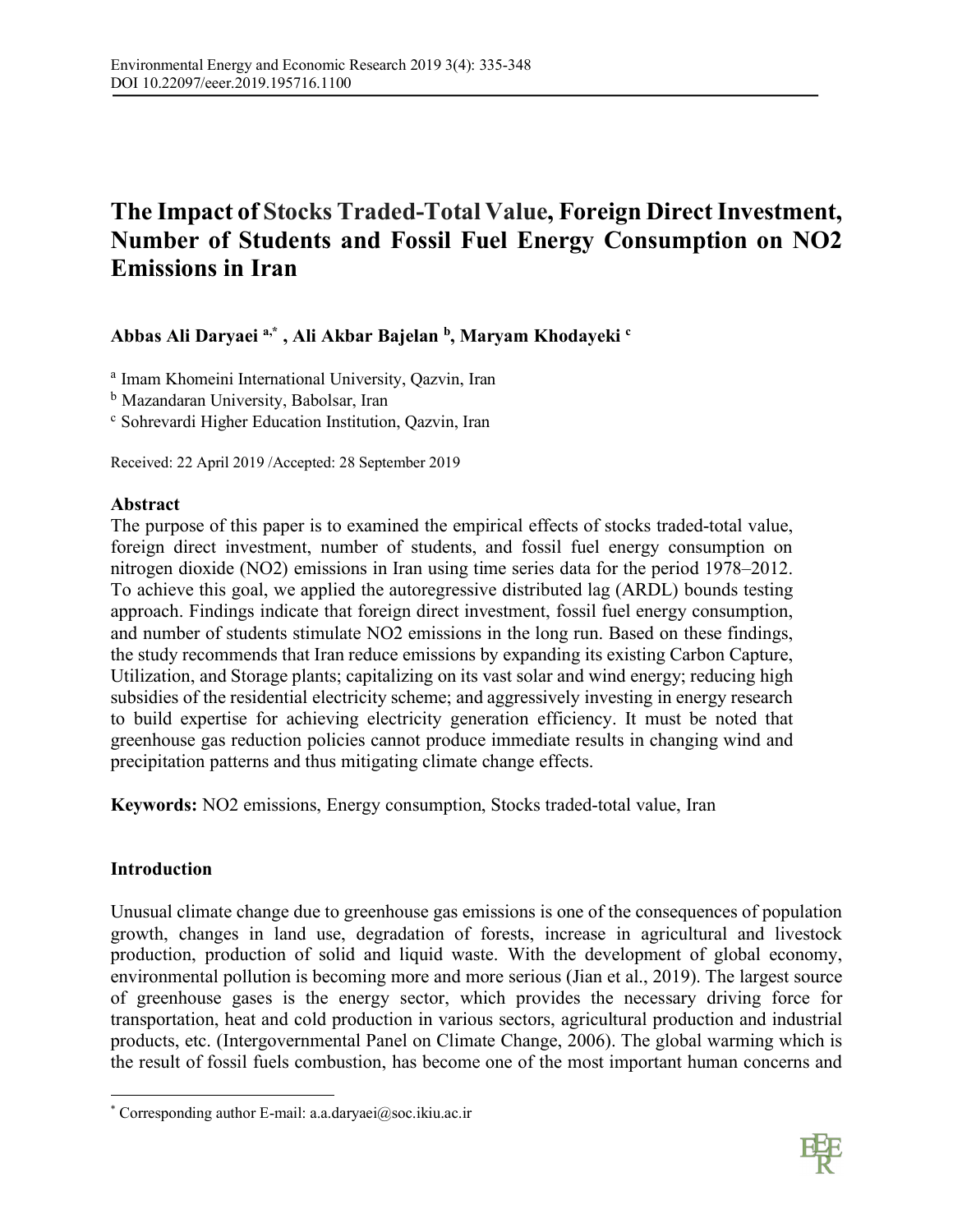there have been several worldwide meetings to discuss this issue (Yousefi et al., 2019). One of the richest energy sources in the world is Iran which always has been one of the main exporters of oil since 1913. Given the fact that it is located among the two major sources of energy in the world (the Caspian Sea in the north and the Gulf in the south), it is a special place at the international level (Farhadi, 2010). 10% of the world's oil exploration is owned by Iran. 15% of the world's total gas resources are owned by Iran, which has ranked it as the second largest natural gas resource holder. Household consumption is the major part of gas consumption. Nevertheless, in 2005, Iran payed about \$ 4 billion to import fuel which lack of refinery, fuel smuggling and low household efficiency, as a result of paying fuel subsidies, are the main reasons. Iran as a rapidly developing country, whose economy is enriched by oil and gas exports, has to integrate green economy concept into its energy sector (Ardestani et al., 2017).

The value of stock exchanges in the market is one of the factors that have been considered in this study as a factor of energy consumption and consequently an increase in greenhouse gas emissions. The transfer of funds for economic growth is driven by the stock market. Thus, the volume and value of stock market exchanges enable governments and the industry to increase their long-term financing for development and modernization of existing industrial units or the implementation of new projects, hence, Stock market participation plays a role in economic growth through its specific services (Agrawala and Tatyja, 2007). The relationship between economic growth (and hence foreign direct investment) and the environmental quality in a long-term context can either be direct, inverted, or a combination of both (Hissaudin and Changmin, 2010). Another factor that contributes to environmental pollution is the human development index. In this study, the number of students as the most important human factor in development, is considered as human development proxies (such as Condensed, 2017). However, many factors have contributed to human development according to the United Nations reports (UN). Further to reports from this organization in 2016, Iran Has been ranked as 69 human development indicators. The most important factor for the consumption of fossil fuels is the high cost of transportation for the displacement of about four million students and snow consumption and etc.

Most previous studies have shown that economic growth would likely lead to changes in GHG emissions. It has also found that energy consumption is often a key determinant of GHG emissions. It is therefore worthwhile to examine the nexus between economic growths, energy and GHG emissions by considering them simultaneously in a modeling framework. In this strand, Lotfalipour et al (2007) and Atrkar Roshan (2007) initiated this combined strand of research. Recent works include Mojaver (2007) and Ahmad and Du (2017) and for a single country study.

In light of the above environmental adversity, this study investigates the long-run effects of stocks traded-total value, number of students, fossil fuel energy consumption, and foreign direct investment on NO2 emissions for Iran for the period 1978–2012. Although numerous time series and panel studies have examined such associations (e.g. Lotfalipour et al., 2007., Ahmad and Du, 2017., Kandananond, 2017), to the best of the authors' knowledge, no study has yet been undertaken to determine such causal relationships in the context of Iran, which is potentially a very important country for such investigation. The current study is an attempt to fill this gap.

#### **Literature review**

## *NO2 emissions, stocks traded-total value and foreign direct investment*

There are many opportunities for companies developing their technical skills and organizational capabilities to prevent pollution and increase economic efficiency as result of minimizing waste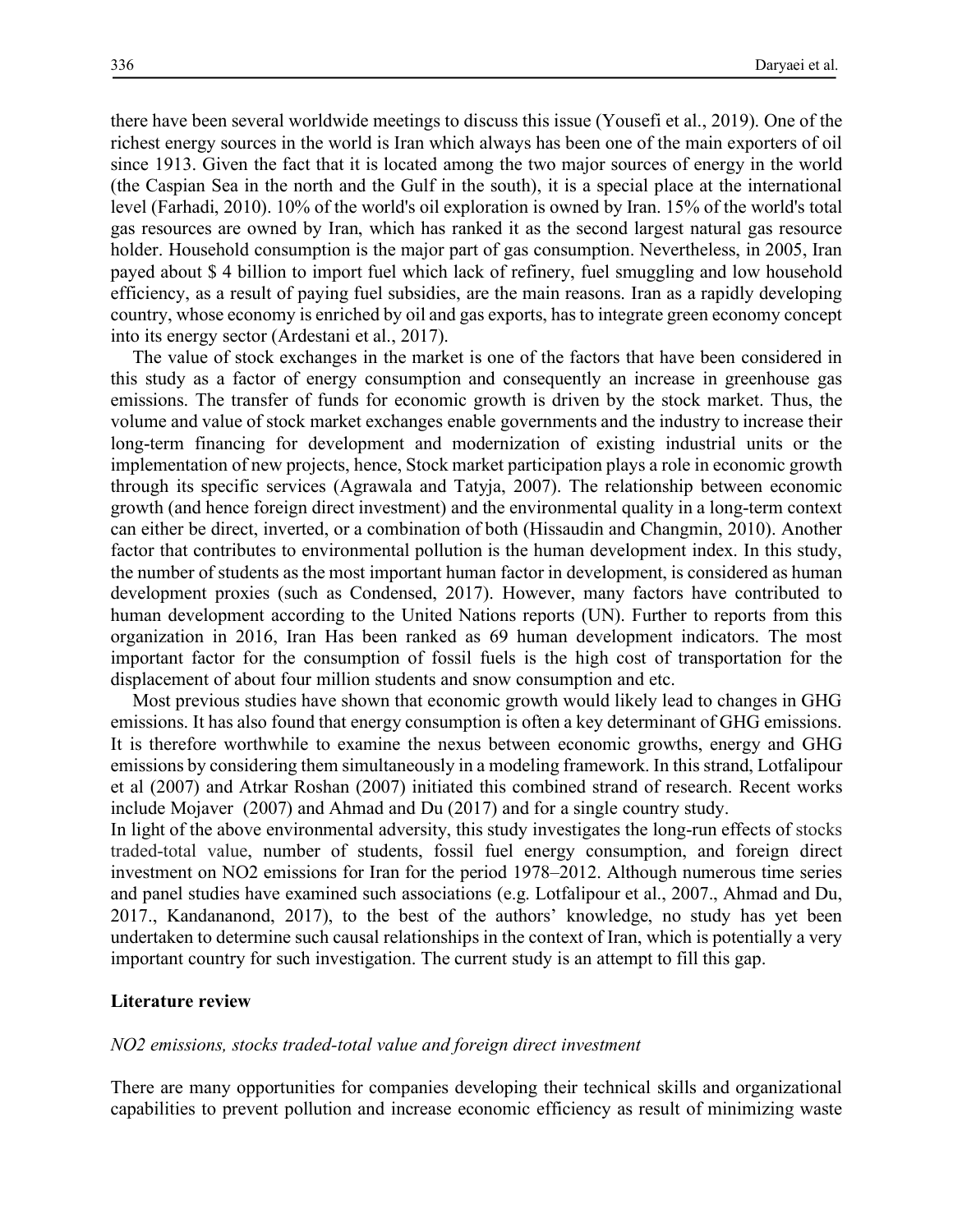and reducing greenhouse gas emissions in the industrial process. Observing the principles of standards of air and environmental pollution can lead to an increase in the value of companies' stocks (Miroshnichenko, 2017). Commitment and obligation of companies to observe environmental considerations and notice the welfare of society are directly related to their performance, its consequences are fame, social status and society trust improvement. Identifying new opportunities, maintaining and expanding market share in competitive situation are the results of it.

The liquidity of these companies' shares lead to keep the environmental protection cycle and greenhouse gas-such as NO2- emissions reduction. Dinatti and Khodorkemi (1396) showed that the publication of positive environmental news in the capital market of Iran caused stock prices rising and also make a positive reaction of investors, while the publication of negative environmental news does not effect on stock prices and reaction of investors.

This confirms the theory posed by Sylwien and Goldson (2016). The theory states that the reaction of investors committed to social responsibility is positive toward the publication of valid corporate environmental performance. This could boost the company's economic prosperity and further invest in its development, which, of course, will increase the company's energy consumption and due to further greenhouse gases emissions. In general, capital markets are keenly interested in the effects of climate changes and greenhouse gas emissions. For example, Celc et al (2008) consider investors as a key factor in the development of carbon accounting and reporting. Moreover, institutional investors require companies which provide information related to risks and opportunities associated with climate change. The interest of capital markets in climate change consequences has attracted the attention of many researchers to the effects of market valuation of environmental activities. The focus of many previous studies was on the relationship between the company's market valuation and pollution levels, such as water pollution (Kurmer and Magnan, 1997), sulfur dioxide emissions (Hughes, 2002), other toxic gases emissions (Clarkson, 2004), and greenhouse gas emissions (Chapel, 2013) (Bobocardus, 2017). The relationship between the company's development and economic growth which leads to an increase in the company valuation and, ultimately, more energy consumption-the beginnings of a greater emission of greenhouse gases, such as CO2 and NO2-is a vital point that many of these studies have not paid attention to. As a matter of fact, this is the primary basic element for illustrating the relationship between volume and value of stock exchanges and NO2 emissions.

As stated, foreign investment is one of economic growth factors, which also affects the environment, according to Kuznets' environmental hypothesis. It should be noticed that the relationship between economic growth and environmental quality in a long-term time frame can be direct, inverted, or a combination of both. The literature on this subject began and expanded in 1992 with an article by Grossman and Kröger. The relationship between some environmental degradation –such as carbon storage, carbon dioxide emissions per capita, airborne particles, poor healthy water availability, lack of urban sewage drainage, deforestation, etc.) and per capita income have been confirmed. Heussautine and Changming (2010) considered the long-term relationship and dynamic causality between carbon dioxide emissions, energy consumption, direct foreign investment and GDP in their study by using panel concurrency and Granger causality test for Brazil, Russia, India and China, for the period from 1980 to 2007. Meanwhile, the results of the Granger causality relationship indicate that long-term causality causing direct foreign investment and energy consumption, direct foreign investment and carbon dioxide emissions and short-run tow-sided causation, between GDP and energy consumption, GDP and dioxide emissions Carbon, direct foreign investment and energy consumption, direct foreign investment and carbon dioxide emissions.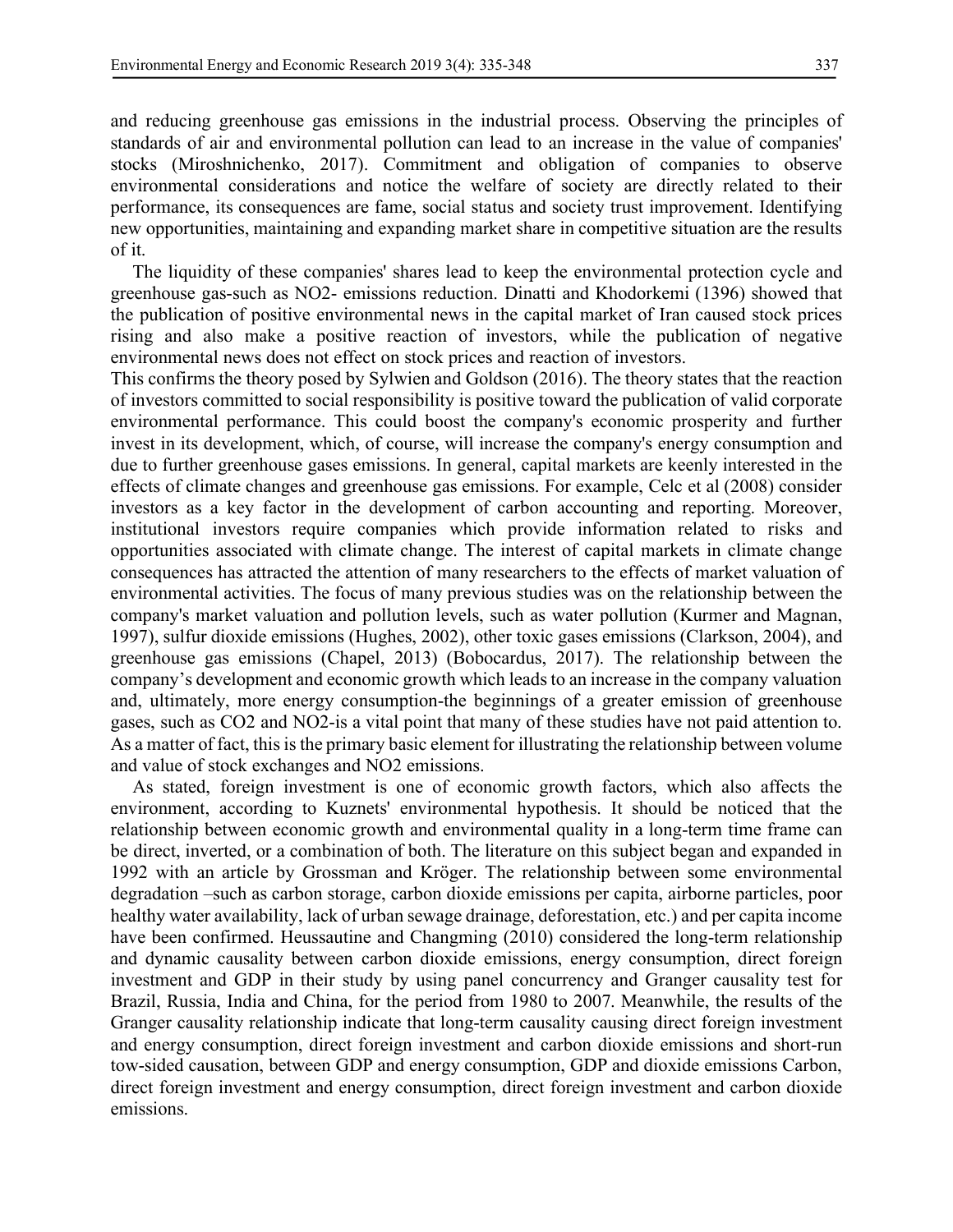To date, a significant volume of literature has evolved regarding the association between stocks traded-total value, foreign direct investment, and environmental pollution. Numerous time series and panel data studies have examined their relationship, and some have examined the validity of the environmental Kuznet curve (EKC) hypothesis. Degraeuwe (2016) analyzed the factors responsible for NO2 emissions in Belgium using cointegration analysis. Their findings indicated that Belgium differ significantly in terms of per capita NO2 emissions, energy structure, and energy intensity, although they experienced similar characteristics of stable growth during their urbanization process. The level of GHG emissions is negatively related to the firm value. The negative impact is more prominent for firms in a country with a GHG emissions trading scheme and with stringent environmental regulations (Choi and Lou, 2017). Stock markets have shown an increasing interest in the consequences of climate change in general and carbon emissions specifically (Kauffmann et al., 2012). For instance, Kolk et al (2008) identify investors as a key factor in the development of carbon accounting and reporting. Additionally, institutional investors require companies to provide them with information about climate-change-related risks and opportunities (Solomon, Solomon, Norton, & Joseph, 2011). Also, Shao (2018) shows that FDI has a significant negative impact on carbon intensity of the host country. After considering the other factors, including share of fossil fuels, industrial intensity, urbanization level and trade openness, the impact of FDI on carbon intensity is still significantly positive.

## *NO2 emissions, number of students and fossil fuel energy consumption*

Sustainable development is a kind of transformation process that considers resource utilization, investment management, technological development orientation and organizational changes simultaneously with current and future needs. For this purpose, an important step in environmental policy is to identify and clarify the attitude of the students - as a conscious and influential group of society - towards the environment. The starting point for assessing the environmental consequences that comes into our life cycle is a sustainable lifestyle; therefore, this viewpoint should take into account the individuals actions and their outcomes. It is necessary to pay attention to planning and encouraging people to reform their lifestyle and consumption patterns. Plans to achieve sustainable development must change in consumption patterns of the community, especially young people, and particularly educated one.

As a pioneer of social change in each society, they are a symbol of the immediate future of the present society. Assessing the behavior and performance of young people in achieving the basics of sustainable living is the most effective step to protect the environment. That is, each person will evaluate his or her behavior in an environmentally-friendly way in order to achieve a stable and coherent behavior with nature. Because the proper utilization of resources leads to sustainability of life. training educated people who have the ability to help communities and governments to solve technical, managerial and policy problems in the areas of natural resources, environmental quality and social justice, are the primary aim of such environmental programs, (Clarke, 2010; Robinson et al., 2011). Hence, the source of the restructuring of structures, the creation of new and sustainable functions, and their institutionalization in structures towards stabilization, is the university.

In other words, designers of educational institutions can change structures in order to achieve sustainable consumption for energy consumption from water resources and heating and cooling systems. By setting up research and education units and communicating with companies, industries and government groups, they provide new and sustainable functions in the production, service and distribution sectors, and finally universities, such as private and public institutions, are responsible for solving community problems such as sustainability. Making recognition about the importance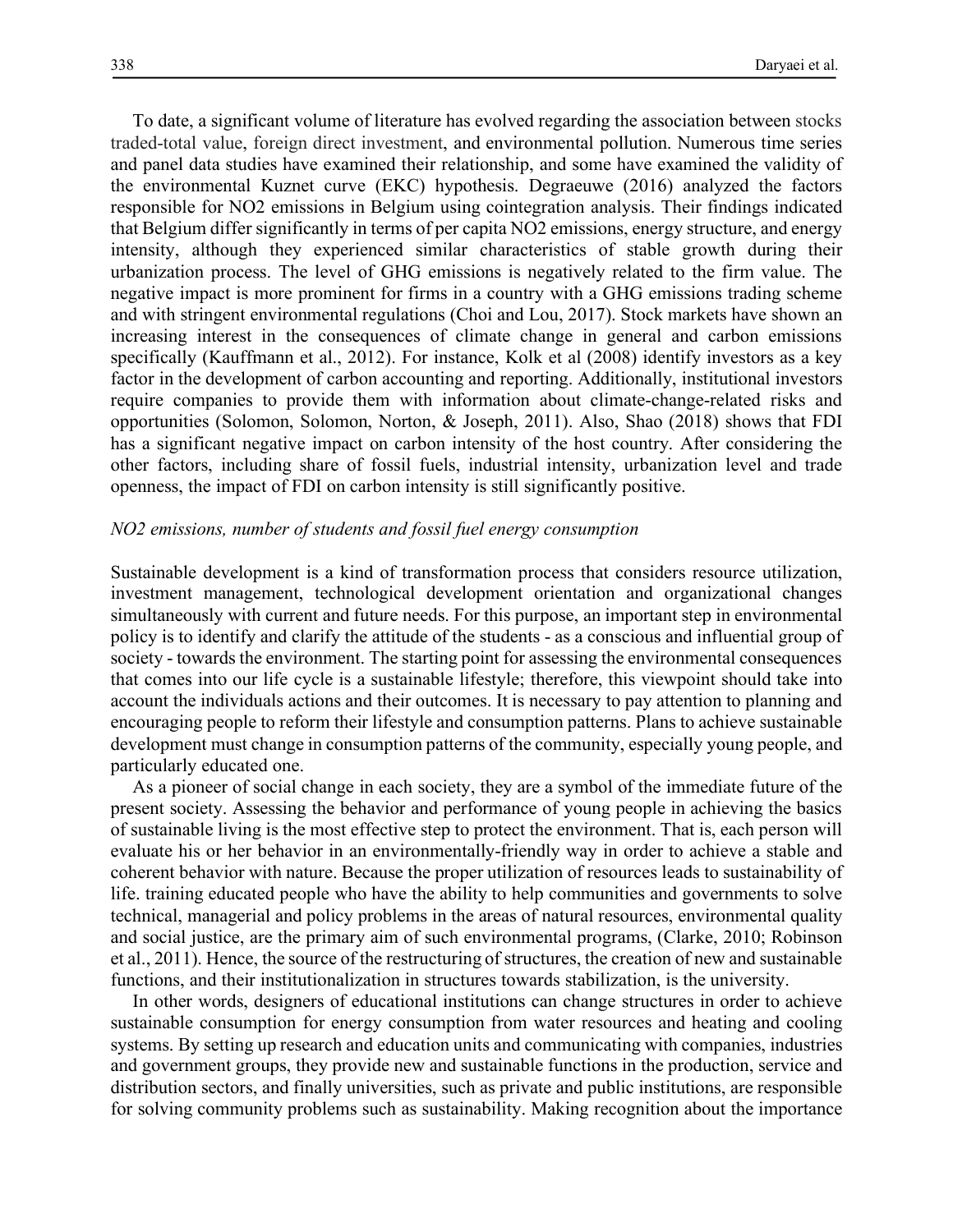of human interaction with the environment and its negative or positive effects on the environment is the main purpose in promoting the environmental culture of the community. Therefore, investing in the field of environmental protection culture promotes and develops it. Responsible and influential organizations in the field of education including the Ministry of Education, the Ministry of Science and Technology, and the Environmentalist NGOs and Agencies, should participate it, and each of them will implement rational and principled action.

The main pillar of Community education is to empower them to make the right decisions, change behavior and performance, and make optimal use of resources. Increasing the community awareness about the environment will lead to the implementation of laws and increase their satisfaction. The more empowerment of individuals in implementing environmental laws and creating a sense of responsibility will lead to more positive relationship with psychological empowerment and the creation of internal motivation in individuals. Certainly, regular planning based on priorities in the community is needed to educate the society towards preventing environmental degradation, and according to the responsible organizations and defined tasks, they are obliged to include priorities in their work plan. Meanwhile, more students are raising awareness of people about community issues. Knowledge about the correct way of energy sources is inversely proportional to the number of students. Modiriglo and Altonler (2010) investigated the lifestyle of 507 students in Turkey and found that there is a positive relationship between attitude and environmental knowledge and their sustainable lifestyle. Finale (2010) found that students had a positive attitude toward adapting their personal habits to a sustainable lifestyle in a study on the quality commitment of sustainable lifestyle students at Queen's University in Canada (Salehi & Pasokinejad, 1394).

Based on the environmental sociology, students' role in polluting emissions from greenhouse gases can be deliberated. The sociological studies about the role of nature in society background is as great as the sociology itself. From the perspective of many classical sociology thinkers, modern society has a dual relationship with nature; it means, not only society is considered part of the natural world, but also it is in opposition to this world. The study of the social thought of the nineteenth century shows that at that period, nature has often been regarded as determining the status of society. According to the social thought of that time, the environment and geographical factors create the structure of culture. The term "nature" in sociological writings, with the appearance of new environmental movements since the late 1960s, was synonymous with the ecosystem or in connection with the decline of ecosystems and only after the emergence of what the public environmental awareness in North America was called in the 1970s, an environmental sociology field was created. Based on the environmental sociology, the development of universities and, consequently, the increase of students, can lead to the proper use of technology in society to reduce greenhouse gas emissions, such as NO2.

The relationship between greenhouse gas emissions (CO2 and NO2), electricity consumption and economic growth was studied by using models of simultaneous equations with panel data of 14 Middle Eastern and North African countries during the period 2011-1990 by Omri (2013). Experimental results showed that there is a causal relationship between electricity consumption and economic growth. However, research findings confirm the existence of single-way (one-sided) causality from energy consumption to carbon dioxide emissions - without any feedback effect and in the whole region, there is a two-way causality relation between carbon dioxide emissions and economic growth. The research has shown that in order to maintain sustainable economic growth in the Middle East and North Africa, there must be differences in the relationship between energy consumption and economic growth through environmental and energy policies. Altiny and Caragol (2004) inspected the causal relationship between fossil energy consumption and real GDP in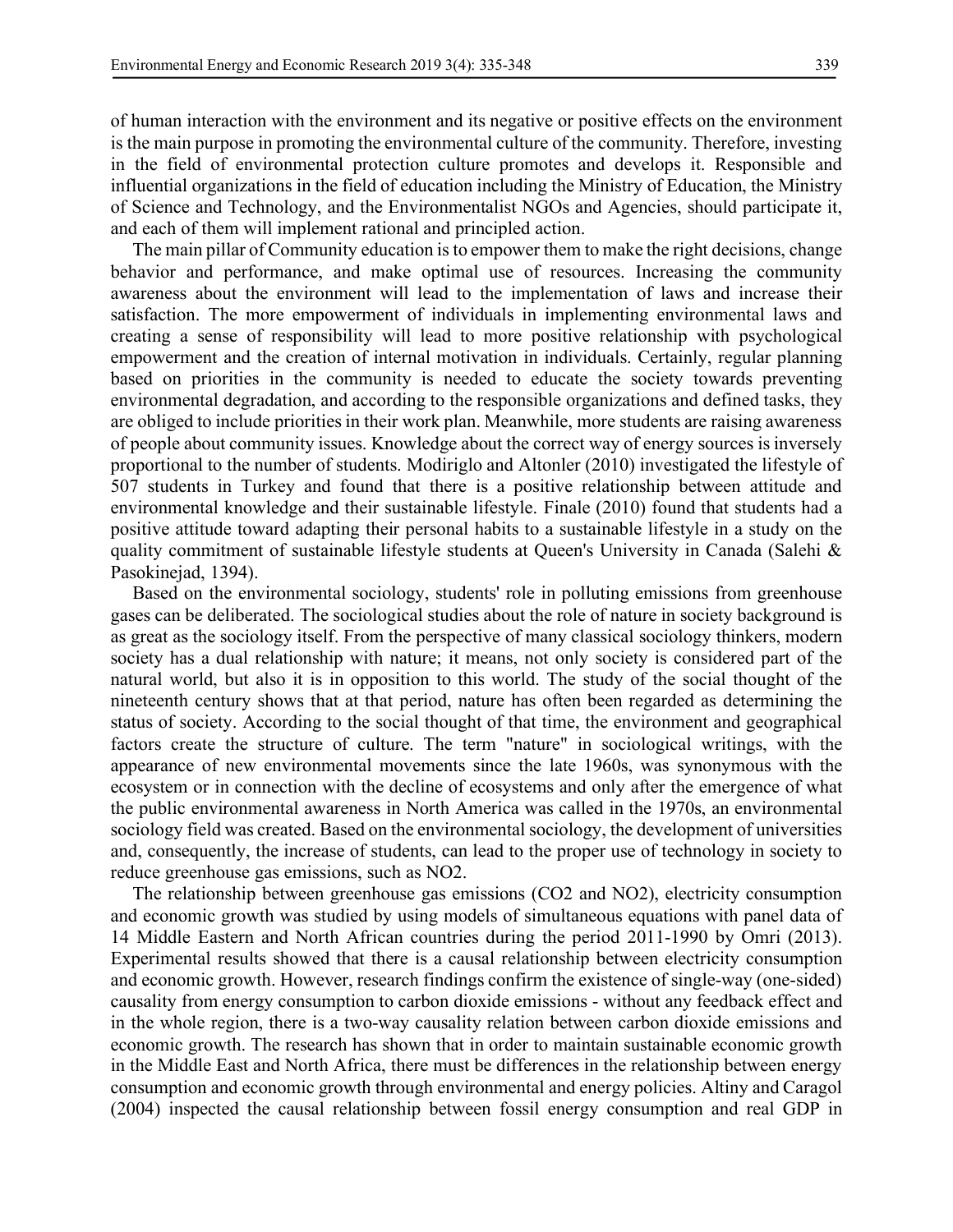Turkey over the period 1950-2000. They showed that there is strong evidence for single-sided causality of energy consumption to income. Meanwhile, it is clear that electricity power supply for more consumption is essential to sustaining economic growth in Turkey. Previous studies have shown that economic growth may lead to changes in NO2 emissions. It has also been clarified that energy consumption is often a decisive factor in the emission of CO2 and NO2. Also, Aye and Edoja (2017) indicate that economic growth has negative effect on CO2 emission in the low growth regime but positive effect in the high growth regime with the marginal effect being higher in the high growth regime.

# **Material and Method**

An econometric model of the following form was estimated in the current study.

N = + FDI + FFEC + STTV + NS + ............ 01 2 3 4 0 ...........................(1) *t t t tt* bb b b b <sup>e</sup>

The coefficients  $\beta_1$ ,  $\beta_2$ ,  $\beta_3$ , and  $\beta_4$  represent the long-run elasticity estimates of Per capita NO2 emissions, Stocks Traded-Total Value as share of GDP, Per capita fossil fuel energy consumption, and Per capita Number of Students, respectively.

To investigate the relationships, data for the following variables were sourced:

- Per capita NO2 emissions (N)
- Foreign Direct Investment as share of GDP (FDI)
- Per capita fossil fuel energy consumption (FFEC)
- Stocks Traded-Total Value as share of GDP (STTV)
- Per capita Number of Students (NS)

The World Development Indicators database 2017 was the source of the data for all these variables (World Bank., 2017). Per capita fossil fuel energy consumption (TWh) and per capita NO2 emissions were estimated by dividing total energy consumption and NO2 emissions by the mid-year population. The variables were then transformed into natural logs. This transformation was intended to overcome the problem of heteroscedasticity between the variables.

# **Estimation procedures**

# *Unit root tests*

This study used the Autoregressive-Distributed Lag Bounds Test (ARDL hereafter), proposed by Im, Pesaran, and Shin (2001), to obtain unbiased and consistent estimations. The major advantages of this technique to other cointegration methods are that it can be applied regardless of the order of integration variables (0 or 1) and that it is adequately efficient for a small sample size. It is important because results from different unit root tests may produce different orders of integration; in addition, there is no test without a degree of uncertainty in determining integration order of variables. As a result, the ARDL can be used to resolve this uncertainty. In the Johansen's approach, all variables should have an equal length of the optimal lag and its results are sensitive to the selected lags; whereas, these conditions do not apply to the ARDL approach. On the other hand, many selections, such as the selection of exogenous and endogenous variables and the optimal lag length, should be made in the Johansen cointegration test and results are sensitive to these selections; whereas, the bounds test does not deal with such problems. Since the bounds test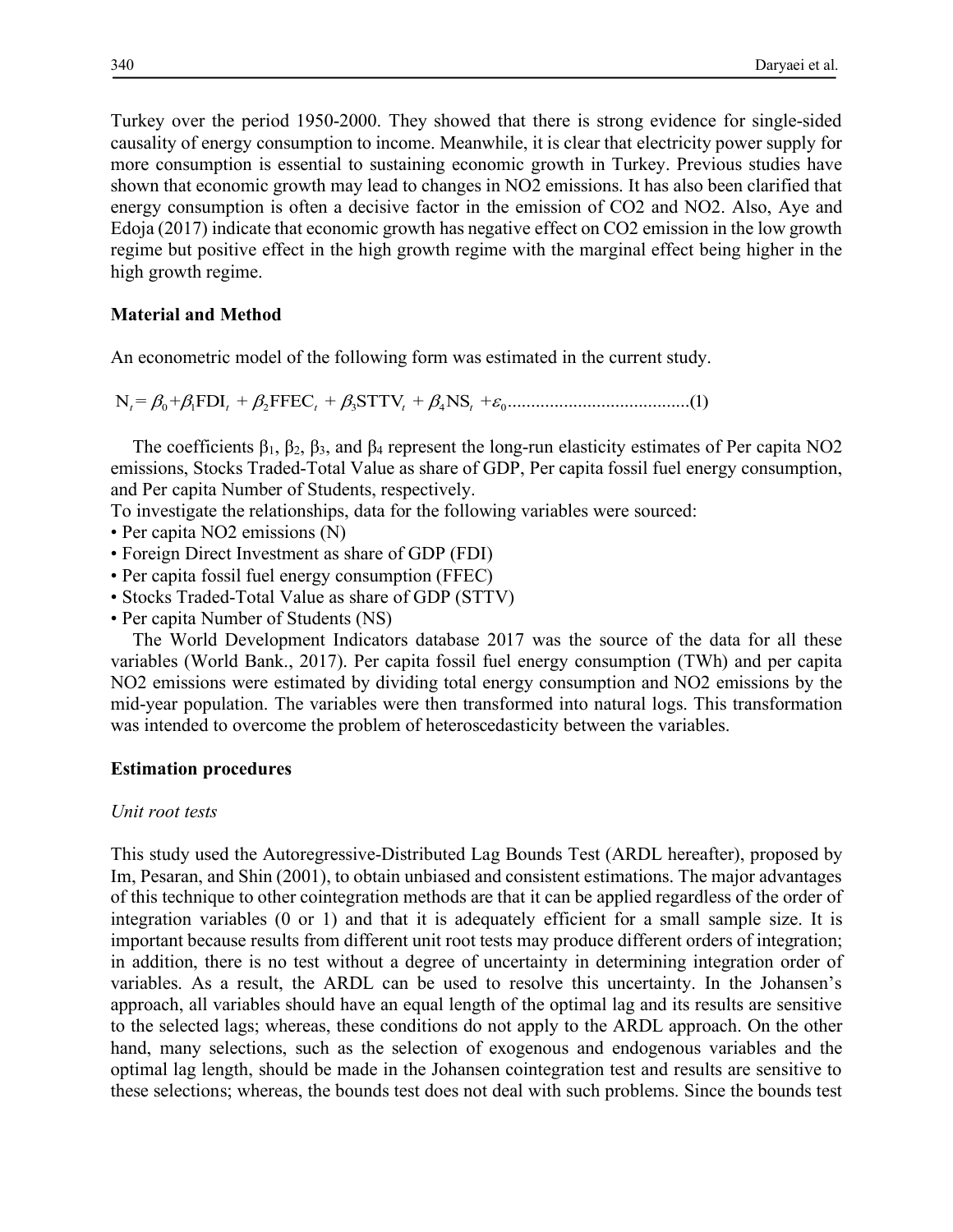cannot be applied to the second-order cointegration variables, the Augmented Dickey-Fuller test is initially used to ensure that none of the variables are integrated of order 2.

### *ARDL bounds testing approach*

Uddin et al (2013) suggested that conventional cointegration techniques do not provide reliable results when data are plagued with structural breaks. Therefore, this study employed the Autoregressive Distributed Lag (ARDL) bounds testing approach developed by Pesaran (1997) and Pesaran et al (2001) to estimate the co integrating or long-run relationship between the variables. The ARDL technique has already proved to be efficient in cases of small sample size and potentially removes the problems of omission bias and autocorrelation. In addition, the technique generally provides unbiased estimates of the long run model and valid t-statistics, even in the presence of the problem of endogeneity. The empirical formulation of the ARDL equation for our study was specified as follows:

1 2 3 4 5 1 23 10 0 0 4 5 0 0 = + t + ......................................................................(2) *p q q q t i ti j t j k tk l tl ij k l q q m tm n tn t m n N D N FFCE NS NET FDI STTV* ab j l b b b b be - -- - == = = - - = = ++ + + ++ + åå å å å å

The long-run coefficients in ARDL model are estimated by:

$$
\theta_r = \frac{\sum_{s=0}^{q_r} \beta_{rs}}{1 - \sum_{i=1}^{p} \lambda_i}
$$
 where that  $r = 1, 2, 3, 4, 5$ .................(3)

The error correction model that links short-run and long-run relationships as defined by:

1 2 3 5 4 1 1 1 01 2 1 1 2 10 0 1 1 1 345 0 00 = + t + - .EC .......................................(4) *p q q t t i ti j t j j tk ij k q q q j tl j tm n tn t lmn N D N FFCE NS NET FDI STTV* bb b l f f f f f fe - - - -- - - == = - - - -- - = == D + D + ¢ ¢ D + D + ¢¢¢ D + D + D + åå å ååå

In equation (4)  $EC_{t-1}$  is the error correction term defined by:

$$
EC_{t-1} = (N_{t-1} - \theta_1 NS_{t-1} - \theta_2 NET_{t-1} - \theta_3 FDI_{t-1} - \theta_4 FFCE_{t-1} - \theta_5 STTV_{t-1}) \dots \dots \dots \dots (5)
$$

The term  $EC_{t-1}$  as the speed of adjustment parameter and shows how much of the disequilibrium is being corrected, that is, the extent to which any disequilibrium in the previous period is being adjusted. A positive coefficient indicates a divergence, while a negative coefficient indicates convergence.

## *Diagnostic tests*

A number of diagnostic tests such as the Lagrange Multiplier (LM) test for serial correlation, the normality test, the ARCH test for heteroscedasticity, and model stability graphical plot tests (e.g. CUSUM and CUSUMS) were conducted.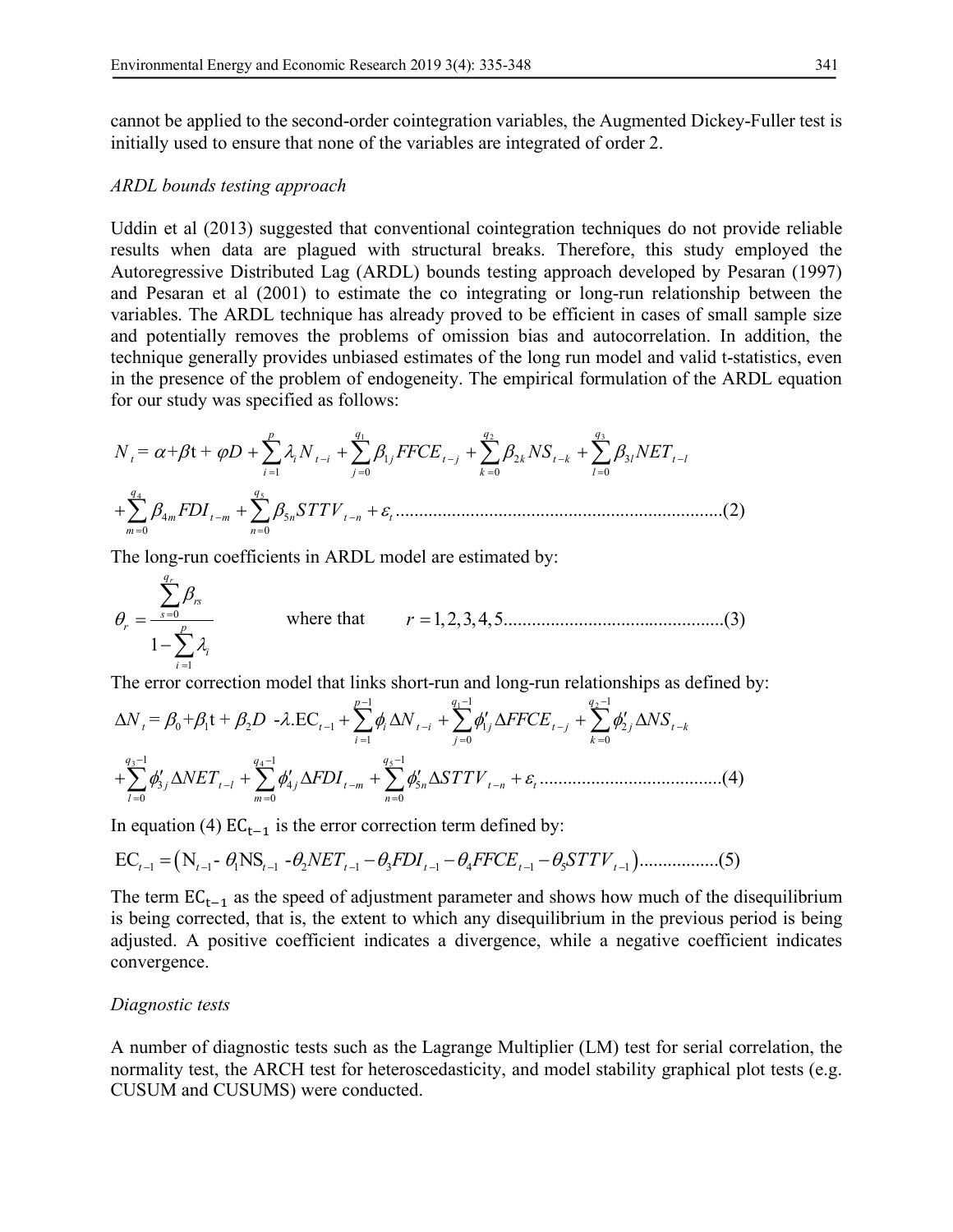## **Empirical results and analysis**

Table 1 reports summary statistics for all the variables in order to determine the nature of the data distribution. The data of all the series are normally distributed, as the values of the standard deviations of these distributions are within a reasonable range, which imply that application of standard estimation techniques is not likely to provide spurious findings. Nevertheless, the data are free from the threat of multicollinearity, as evidenced from the Variance Inflation Factor (VIF) results depicted in Table 2. Fig. 1 depicts the logarithmic trend of all the variables for the sample period, which is more or less stable for all the variables.

**Table 1.** Summary statistics.

| Variables       | LΝ       | <b>LLFDI</b> | <b>LFFEC</b> | <b>LSTTV</b> | <b>LNS</b> |
|-----------------|----------|--------------|--------------|--------------|------------|
| Mean            | 0.361463 | 0.429904     | 6.971127     | 6.627068     | 23.24138   |
| Median          | 0.369277 | 0.176633     | 7.031741     | 8.044530     | 21.00000   |
| Maximum         | 0.410343 | 2.736115     | 7.433667     | 12.45711     | 59,00000   |
| Minimum         | 0.322909 | $-0.289993$  | 6.258625     | $-4.605170$  | 3.000000   |
| Std. Dev.       | 0.028306 | 0.657341     | 0.303739     | 5.046849     | 18.56005   |
| <b>Skewness</b> | 0.046588 | 1.768292     | $-0.587308$  | $-0.657992$  | 0.612301   |
| Kurtosis        | 1.569057 | 6.418560     | 2.823939     | 2.301386     | 2.123734   |

#### **Table 2.** Variance inflation factors.

|              | Coefficient | Centered |
|--------------|-------------|----------|
| Variable     | Variance    | VIF      |
| <b>LFDI</b>  | 0.0935      | 1.070    |
| <b>LFFEC</b> | 0.0925      | 1.081    |
| <b>LNS</b>   | 0.0893      | 1 0 9 2  |
| <b>LSTTV</b> | 0.0899      | 1 101    |



**Figure 1.** Logarithmic trends in NO2 emissions, foreign direct investment, fossil fuel energy consumption, stocks traded-total value, and number of students in Iran for the period 1978–2012.

Reliability assessment of the model's variables, considering structural failure (Table 3), shows that the time series of LFDI and LSTTV are integrated of order 0. In contrast, the time series of LNS, LN, and LFFEC are integrated of order 1. Since none of the model's variables are not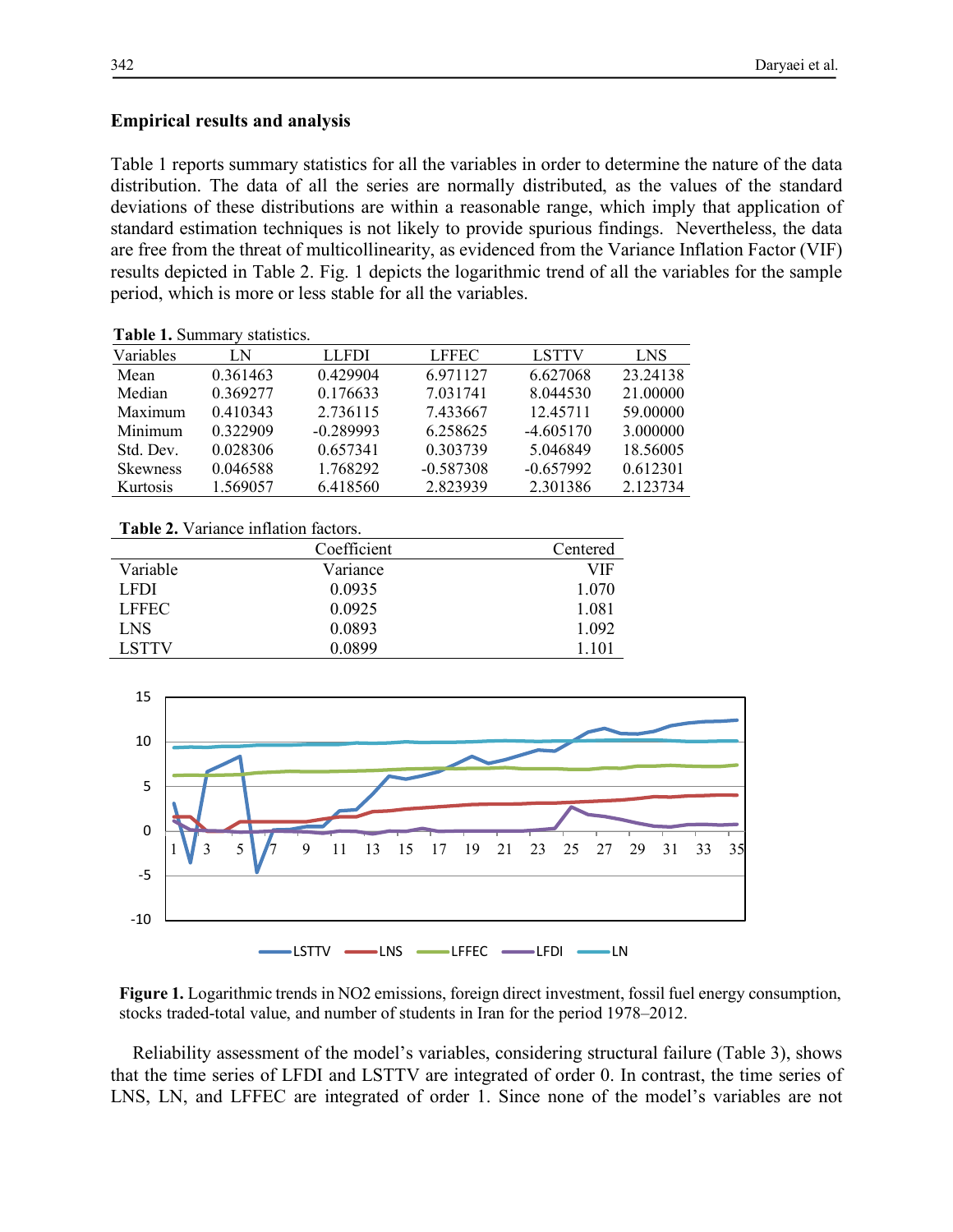integrated of order 2, the F-statistics for the bounds tests can be applied. Results from the short-run dynamic model estimation are presented in Table 4. The model's coefficient of determination was 0.96, indicating its high explanatory power. Moreover, the model's F-statistics was obtained as 25.1, indicating the general significance of the regression equation. The Jarque–Bera test was obtained as 0.465, indicating normal distribution of error components. The value pertinent to the hypothesized heterogeneity of variance (ARCH effects) on the error terms was 1.422 and insignificant (p=0.233), indicating the lack of heterogeneity of variance in the model's error terms. Moreover, results from applying the Breusch-Godfrey test of first- and second-order serial correlation on the error components were insignificant and obtained, respectively, as 0.039 and 0.137, indicating no serial correlation between the error components.

|              | Level      | 1st Difference | <b>Break Point</b> |
|--------------|------------|----------------|--------------------|
| LN           | $-4.2921$  | $-7.6020$      | 2008               |
| <b>LFDI</b>  | $-12.1248$ | -              | 1990               |
| <b>LFFEC</b> | $-3.2494$  | $-12.3362$     | 1993               |
| <b>LNS</b>   | $-4.5141$  | $-6.0496$      | 2005               |
| <b>LSTTV</b> | $-13.5780$ | -              | 1993               |

**Table 3.** Zivot-Andrew structural break unit root test.

#### **Table 4.** Short-term dynamic relationship

|                | Coefficient   | standard deviation | t-statistics | p-value |
|----------------|---------------|--------------------|--------------|---------|
| Intercept      | $-1.1120$     | 0.2867             | $-3.8786$    | 0.0026  |
| $LN( -1)$      | 0.3635        | 0.1391             | 2.6125       | 0.0242  |
| $LN( -2)$      | $-0.2156$     | 0.1045             | $-2.0638$    | 0.0635  |
| <b>LFDI</b>    | $-0.0008$     | 0.0020             | $-0.3883$    | 0.7052  |
| $LFDI(-1)$     | 0.0586        | 0.0142             | 4.1154       | 0.0017  |
| $LFDI(-2)$     | $-0.0427$     | 0.0096             | $-4.4542$    | 0.0010  |
| <b>LFFEC</b>   | 0.1316        | 0.0262             | 5.0270       | 0.0004  |
| $LFFEC(-1)$    | 0.0787        | 0.0270             | 2.9169       | 0.0140  |
| <b>LSTTV</b>   | $-0.0003$     | 0.0022             | $-0.1528$    | 0.8813  |
| $LSTTV(-1)$    | 0.0005        | 0.0017             | 0.2891       | 0.7779  |
| <b>NS</b>      | $-0.0019$     | 0.0005             | $-3.6500$    | 0.0038  |
| <b>DUM2007</b> | $-0.0543$     | 0.0055             | $-9.9084$    | 0.0000  |
| $R^2 = 0.9617$ | $F = 25.1001$ |                    |              |         |

This study used the F-statistics for the bounds tests to investigate the presence of the cointegration vector. To investigate the long-run relationship between the variables, the dynamic relationship between variables is first estimated using the ordinary least squares. Then, the lack of a long-run relationship, meaning that the coefficients of the first-lagged variables are zero, is investigated using the Wald test. The rejection of the null hypothesis confirms the presence of a long-run relationship between the variables. The F-statistics in this test is not standard. Therefore, results of F-statistics in this test are compared to the critical values presented by Narayan (2005) for a small sample size (containing less than 80 data units). To this end, two critical values were considered: (i) the upper critical value assuming that all independent variables are integrated of order 1 and (ii) the lower critical value assuming that all independent variables are integrated of order 0. If the F-statistics is larger than the upper bound, the null hypothesis maintaining the lack of a long-run relationship is rejected, suggesting that there is a long-run relationship between variables. If the F-statistics is lower than the lower bound, the null hypothesis maintaining the lack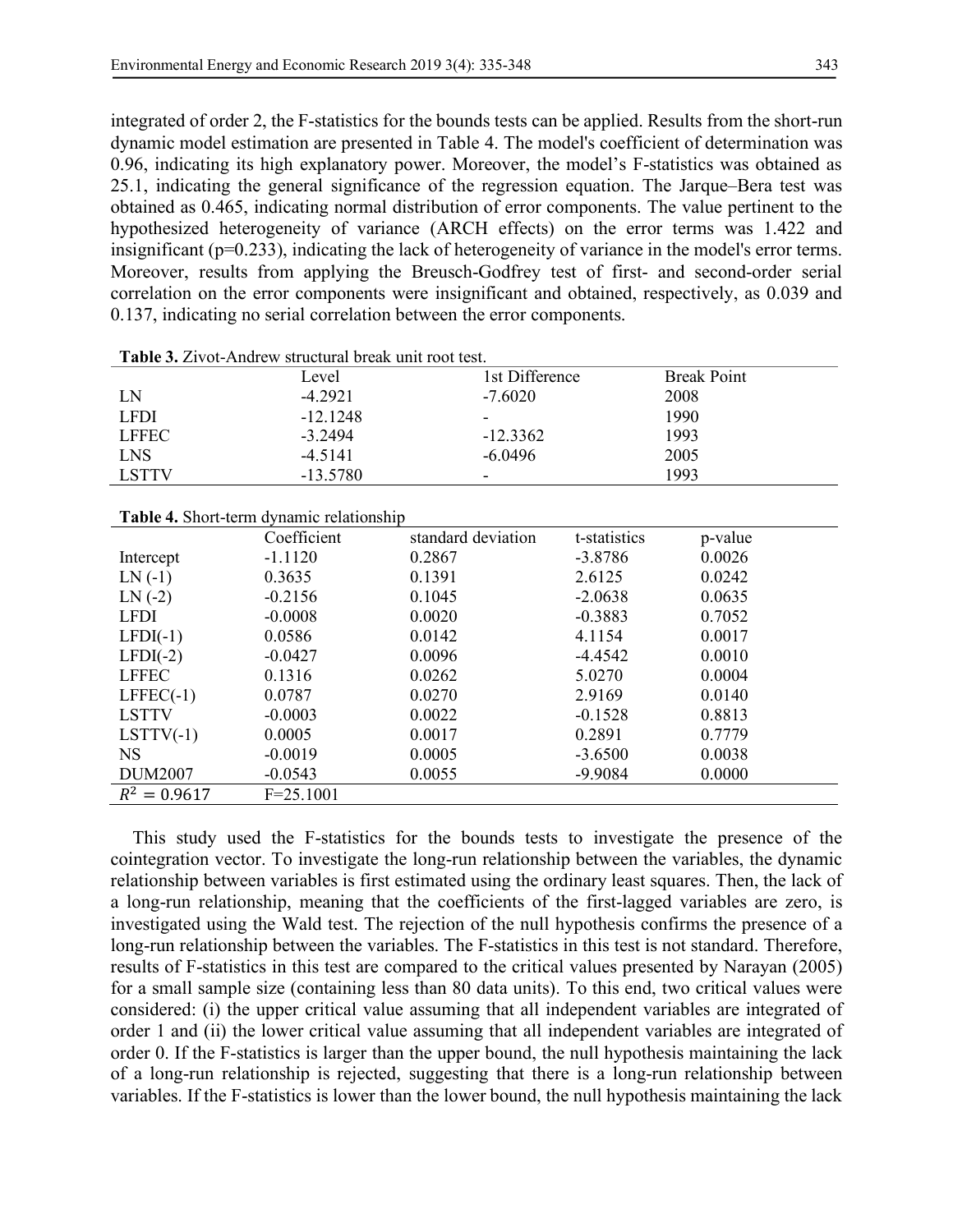of a long-run relationship is not rejected, suggesting that there is not any long-run relationship between variables. If the F-statistics is placed between the two bounds, the test cannot determine whether there is a long-run relationship between the variables. Results from testing the presence of a long-run relationship are presented in Table 5. According to Table 5, the bounds test statistics is larger than the critical values of Narayan (2005). As a result, there is a long-run relationship between the model's variables. To calculate the model's long-run coefficient, the dynamic model of the section 3-1-2 can be used. These coefficients are listed in Table 6.

| <b>Table 5.</b> Long-term relationship |             |         |         |  |
|----------------------------------------|-------------|---------|---------|--|
|                                        | Coefficient | $(0)^*$ | 71)*    |  |
|                                        | 6.6723      | 3.74    | 5.06    |  |
|                                        | $-5.5265$   | $-343$  | $-4.60$ |  |

Table 6 shows the estimation results for model using time series regression between NO2 emissions and foreign direct investment and fossil fuel energy consumption and stocks traded-total value and number of students. We discuss the results for the N as pollution proxy. The coefficient on FDI is positive and significant  $(0.0241; t-statistic = 2.6145)$ . Foreign direct investment's role in the development of countries, particularly developing countries, makes it a crucial factor in the economic growth of societies. The recent decades have witnessed a rise in foreign direct investment, and the quest for access into the markets of other countries and attracting foreign assets without due regard for environmental standards has resulted in polluting industries moving from western countries to developing countries. Many environmental activists believe the ever increasing foreign investment at the global stage causes polluting industries to migrate towards regions with laxer environmental laws, effectively turning them into havens for such industries. According to pollution haven hypothesis, since developed countries impose more stringent environmental standards compared to other countries, their polluting industries move their operation and production lines to countries with weaker environmental policies. Developing countries also exploit the situation to their advantage to act as safe havens that attract polluting industries. Because of Iran's weak environmental regulations and standards, the industrial section has attracted the highest amount of foreign investment in polluting industries.

| Table 6. Estimated long-run coefficients using the ARDL selected based on Akaike information |  |
|----------------------------------------------------------------------------------------------|--|
| criterion (AIC).                                                                             |  |

| Regressor    | Coefficient | standard deviation | t-statistics | p-value |
|--------------|-------------|--------------------|--------------|---------|
| LFDI.        | 0.0177      | 0.0068             | 2.6145       | 0.0241  |
| <b>LFFEC</b> | 0.2467      | 0.0451             | 5.4742       | 0.0002  |
| <b>LSTTV</b> | 0.0002      | 0.0015             | 0.1165       | 0 9094  |
| LNS          | $-0.0022$   | 0.0005             | $-4.4604$    | 0.0010  |

We do not observe the same relation between N and STTV. The coefficient on STTV is insignificant (0.9094, t-statistic=0.1165). However, the coefficient on FFEC and NS are positive and negative and significant  $(0.0002; t-statistic = 5.4742$  and  $0.0010; t-statistic = -4.4604)$ . These Companies listed on the Stock Exchange of Iran are quite diverse in terms of their pollution output and therefore we did not find a significant correlation between stock's trade volume and greenhouse gas emissions. However, there is positive correlation between energy consumption and NO2 emissions. The increasing trend of NO2 emission in Iran calls for new environmental policies to reduce damage to the environment. Based on the model presented in this study, a rise in energy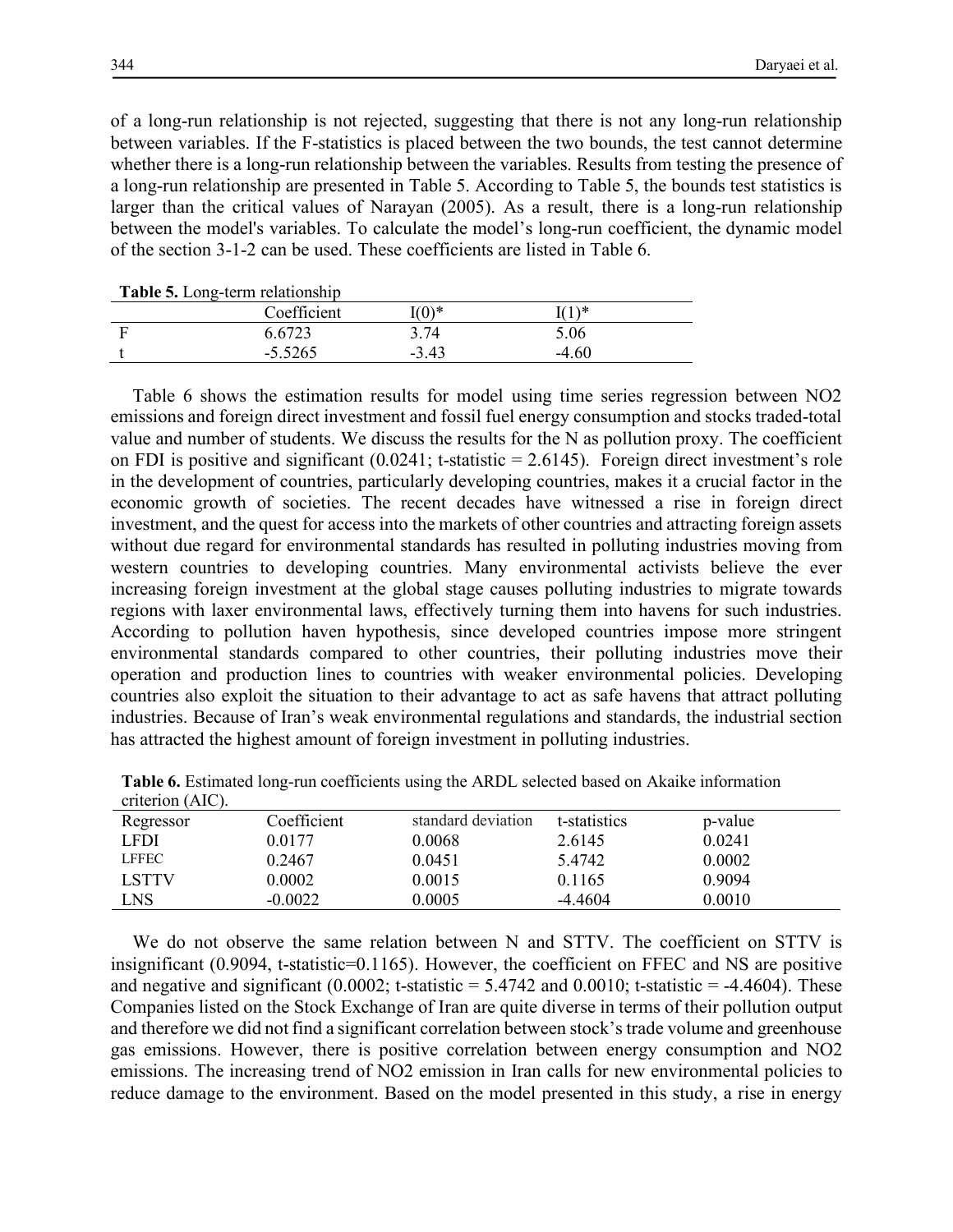consumption along with GDP growth, which translates to economic growth, causes higher pollution levels due to a rise in greenhouse gas emissions. Nevertheless, it is impossible to lower GDP as investment and employment levels would go down with it and fewer jobs would exacerbate the unemployment problem. However, it is possible to lower energy consumption by improving energy efficiency in manufacturing units. Also regarding the inverse correlation between the number of students and greenhouse gas emissions, it must be noted that the key factor in educating people is to enable them to make correct decisions, to change their behavior, and to make better use of natural resources. More environmentally-aware people leads to better implementation of the laws and a higher degree of public content. Furthermore, enabling people to follow environmental regulations coupled with an increased sense of responsibility will lead to emotional empowerment and inner motivation. Educating the public about ways to prevent damage to environment requires a well-organized plan based on society's priorities. To that end, responsible organizations should prioritize their plans according to their defined duties. Meanwhile a higher number of university students equates a higher level of social awareness among people.

Table 7 reports the short-term effects of the independent variables on NO2 emissions. The findings indicate that FFEC causes NO2 emissions to rise in the short run and the coefficient of this effect is stronger. The variables of FDI (-1) and DUM 2007 also stimulate NO2 emissions. FDI and STTV have no significant effect on NO2 emissions in the short run. The stability of the shortand long-run estimates over time is justified by the graphical plots of CUSUM and CUSUM of Squares (Fig2. 2A and 2B). It shows that estimated coefficients lie between the upper and lower critical bounds (blue lines in the figure) at the 5% significance level.

| Regressor      | Coefficient | standard deviation | t-statistics | p-value |
|----------------|-------------|--------------------|--------------|---------|
| Intercept      | $-1.1120$   | 0.1655             | $-6.7178$    | 0.0000  |
| $D(NO2(-1))$   | 0.2156      | 0.1072             | 2.0114       | 0.0694  |
| D(FDI)         | $-0.0008$   | 0.0031             | $-0.2448$    | 0.8111  |
| $D(FDI(-1))$   | 0.0427      | 0.0087             | 4.9122       | 0.0005  |
| D(LNFFEC)      | 0.1316      | 0.0229             | 5.7516       | 0.0001  |
| D(LNSTTV)      | $-0.0003$   | 0.0017             | $-0.01985$   | 0.8463  |
| <b>DUM2007</b> | $-0.0543$   | 0.0071             | $-7.6396$    | 0.0000  |
| $CointEq(-1)$  | $-0.8521$   | 0.1263             | $-6.7449$    | 0.0000  |
| $R^2 = 0.877$  | $DW=2.075$  |                    |              |         |
| $F=15.221$     |             |                    |              |         |

**Table 7.** Error correction representation for the selected ARDL selected based on AIC.

## **Conclusions and policy implications**

Economic development, as a fundamental factor in a country's policy-making decisions, is closely related to industry and technology on one end, and the issue of environmental pollutions on the other. The experience of developed countries in this area shows that focusing solely on economic expansion and the industrial sector, while irresponsibly exploiting the environment, can pose a serious threat to sustainable development. Air pollution is one of the environmental problems made worse by industrialization and increased energy consumption. Given the crucial role of the industrial sector in the advancement of developing countries it is vital to pay attention to the relation between industrial activity and pollution levels. In recent decades, environmental issues especially global warming as a result of rising greenhouse gas emissions, have become a global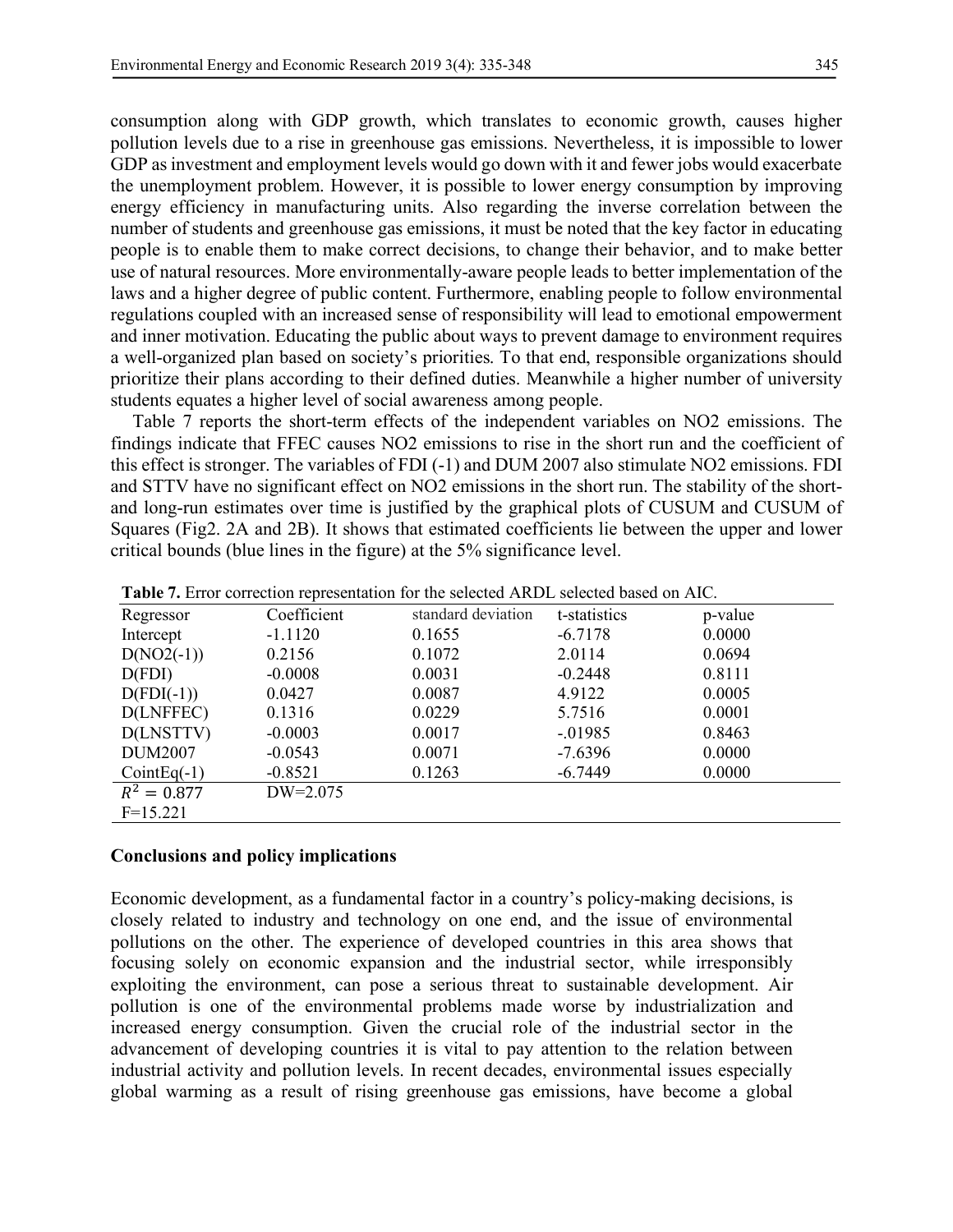concern. Because of the importance of foreign direct investment some countries use their environment as leverage to attract such investment. By paying attention to the cultural aspects of energy consumption, such as the importance of well-educated human resources, it is possible to mitigate the negative side effects of technology on environment.



**Figure 2.** A: Plot of the cumulative sum of recursive residuals B: Plot of the cumulative sum of squares of recursive residuals.

As part of the process of change, sustainable development takes into consideration the current and future needs so as to address issues such as tapping resources, investment management, orientating technological advancement, and organizational change. A crucial step in formulating environmental policies would be to identify and explicate the environmental views of students as a well-aware and influential tier of the society. Therefore, in terms of life style, individuals' actions and their consequences need to be studied. Stock's trade volume was another important issue investigated in this study and similar to many other studies in Iran, there was no a significant correlation between stock's trade volume and air pollution. In general, the following points can be said about greenhouse gases and pollutants:

1- Policies for reducing greenhouse gas emissions can be implemented in two ways: a) Elimination or reduction of fossil fuels (which are sources of CO2 and a few other pollutants) and replacing them with renewable energies. b) Using greenhouse gas filters. The first solution of reducing or eliminating fossil fuels can decrease CO2 and N2O emissions and also can directly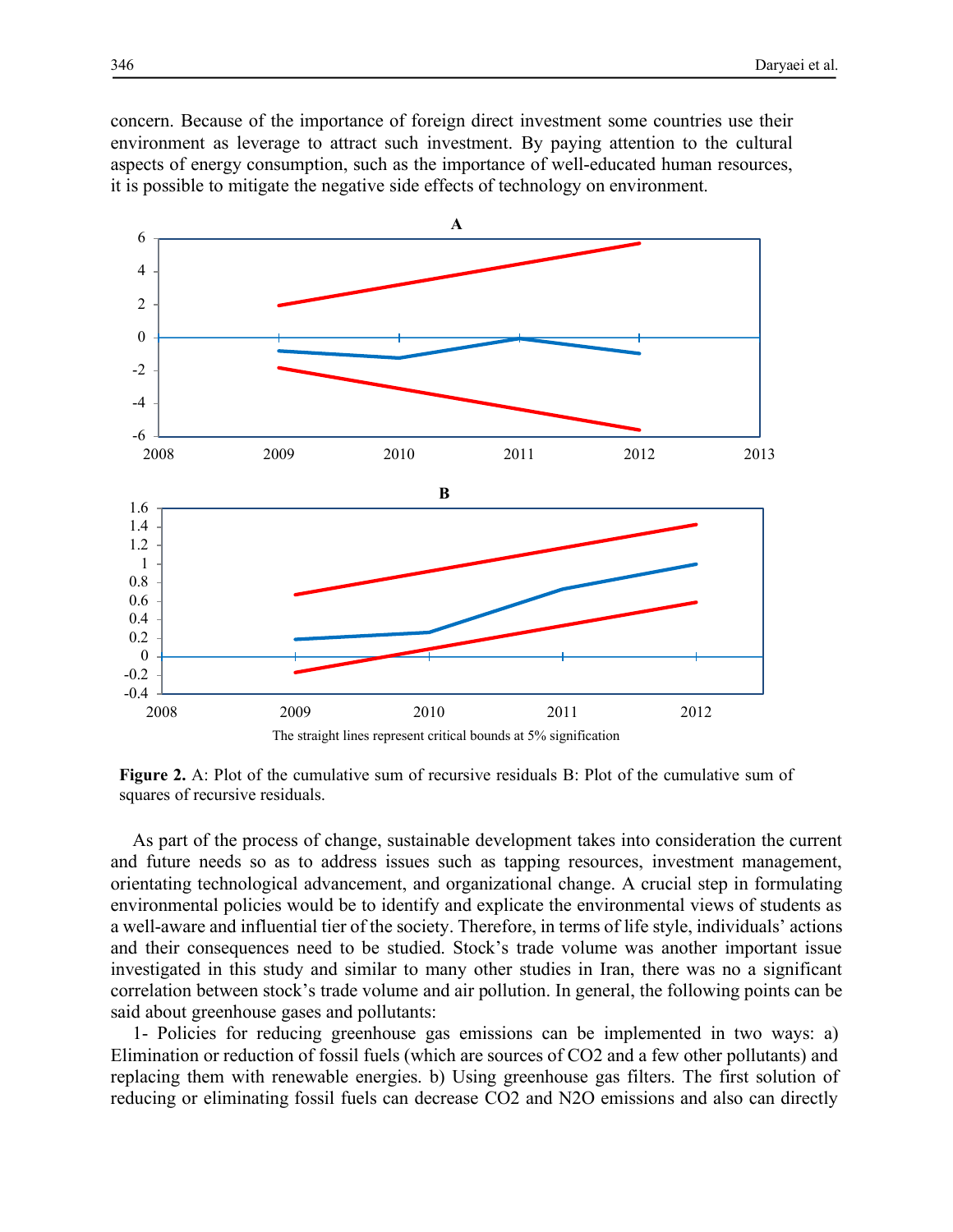reduce emission of pollutants such as SO2, NOx, particulate matters, CO and O3, resulting in improved air quality. However, greenhouse gas absorbing filters (e.g. storing CO2 in ocean beds or injecting it in declining oil fields) have no effect on reducing air pollution without elimination or reduction of fossil fuels. It must be noted that due to the high costs entailed in using filters or eliminating greenhouse gases, it is impossible to implement them in developing countries and thus emission reduction policies must focus on the first method, which prescribes cutting down on fossil fuel consumption in order to reduce pollutant gas emissions.

2- Policies for reducing greenhouse gas emissions (especially CO2 and NO2) can indirectly result in reduced air pollutants and better air quality through climate's effect on temperature, precipitation, wind and synoptic patterns. Although such effects cannot be completely verified because of the models' uncertainty and varied effects in different regions. It must be noted that greenhouse gas reduction policies cannot produce immediate results in changing wind and precipitation patterns and thus mitigating climate change effects.

#### **References**

- Agrawalla, R. K., and Tuteja S. K. (2007). Causality between stock markets development and economic growth: a case study of India. Journal of Management Research, 7(3), 68-158.
- Ahmad N., and Du L. (2017). Effects of energy production and CO2 emissions on economic growth in Iran: ARDL approach. Energy, 123, 521-37.
- Al-Mulali, U. (2012). Exploring the bi-directional long run relationship between urbanization, energy consumption and carbon dioxide emission. Energy; 46,156–67.
- Altinay, G., and Karagol, E. (2004). Structural break, unit root and causality between energy consumption and GDP in Turkey. Energy Econ, 26, 985–994.
- Ardestani, M., Shafie-Pour, M., and Tavakoli, M. (2017). Integration of green economy concept into fossil fuels (production and consumption: Iran), Environmental Energy and Economic Research, 1(1), 1-14.
- Atrkar, R. S. (2007). Export linkage to economic growth: evidence from Iran. International Journal of Development Issues; 6(1), 38-49.
- Aye, G. C., and Edoja, P. E. (2017). Effect of economic growth on CO2 emission in developing countries: Evidence from a dynamic panel threshold model. Cogent Economics & Finance, 5(1), 1-22.
- Baboukardos, D. (2017). Market valuation of greenhouse gas emissions under a mandatory reporting regime: Evidence from the UK. Accounting Forum; 41(3), 221-33.
- Choi, B., and Luo, L. (2017). Does the market value greenhouse gas emissions? Evidence from multi-country firm data. University of Newcastle; 68, 1-49.
- Clark, S. G. (2011). College and University Environmental Programs as a Policy Problem, Environmental Management. 23(5), 25-31.
- Degraeuwe, B., Thunis, F., Clappier, A., Weiss, M., Lefebvre, W., Janssen, S., and Vranckx, S. (2016). Impact of passenger car NOx emissions and NO2 fractions on urban NO2 pollution – Scenario analysis for the city of Antwerp, Belgium. Atmospheric Environment; 126, 218-24.
- Dianati, D. Z., and Khodakarami, E. (2017). The Effect of environmental news on stock price of the companies accepted in Tehran stock exchange. Journal of investment knowledge; 23, 189- 212. (in Persian).
- Farhadi, E. (2010). Iran and security of energy. Strategic research center of Iranian expediency discernment council of the system. (in Persian).